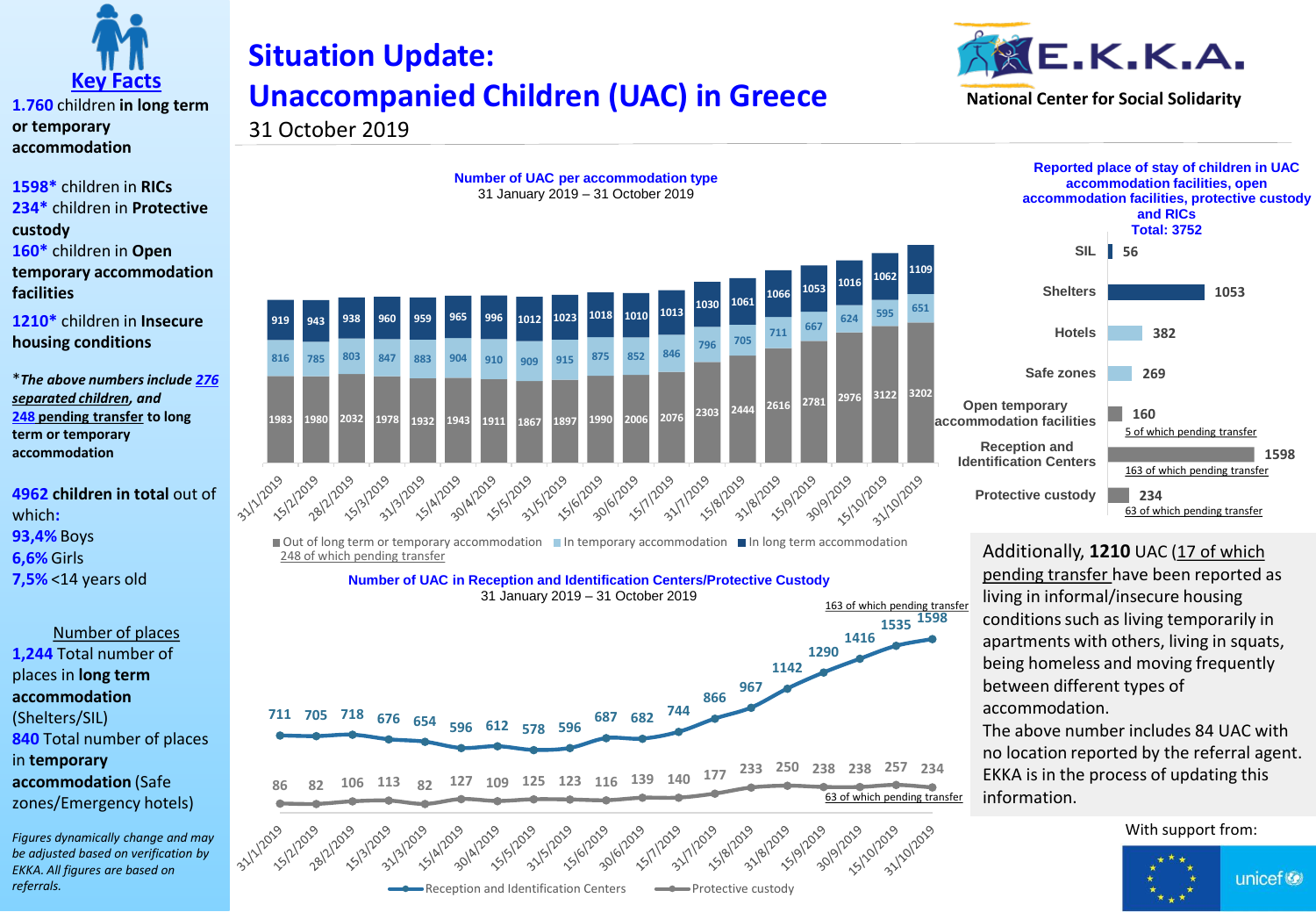## **Situation Update: Unaccompanied Children (UAC) in Greece**

Number and places of UAC shelters, safe zones and hotels, 31 October 2019

interests.



**National Center for Social Solidarity**



■ Total Long term places (Shelters/SIL) ■ Total temporary places (Safe zones/Hotels)